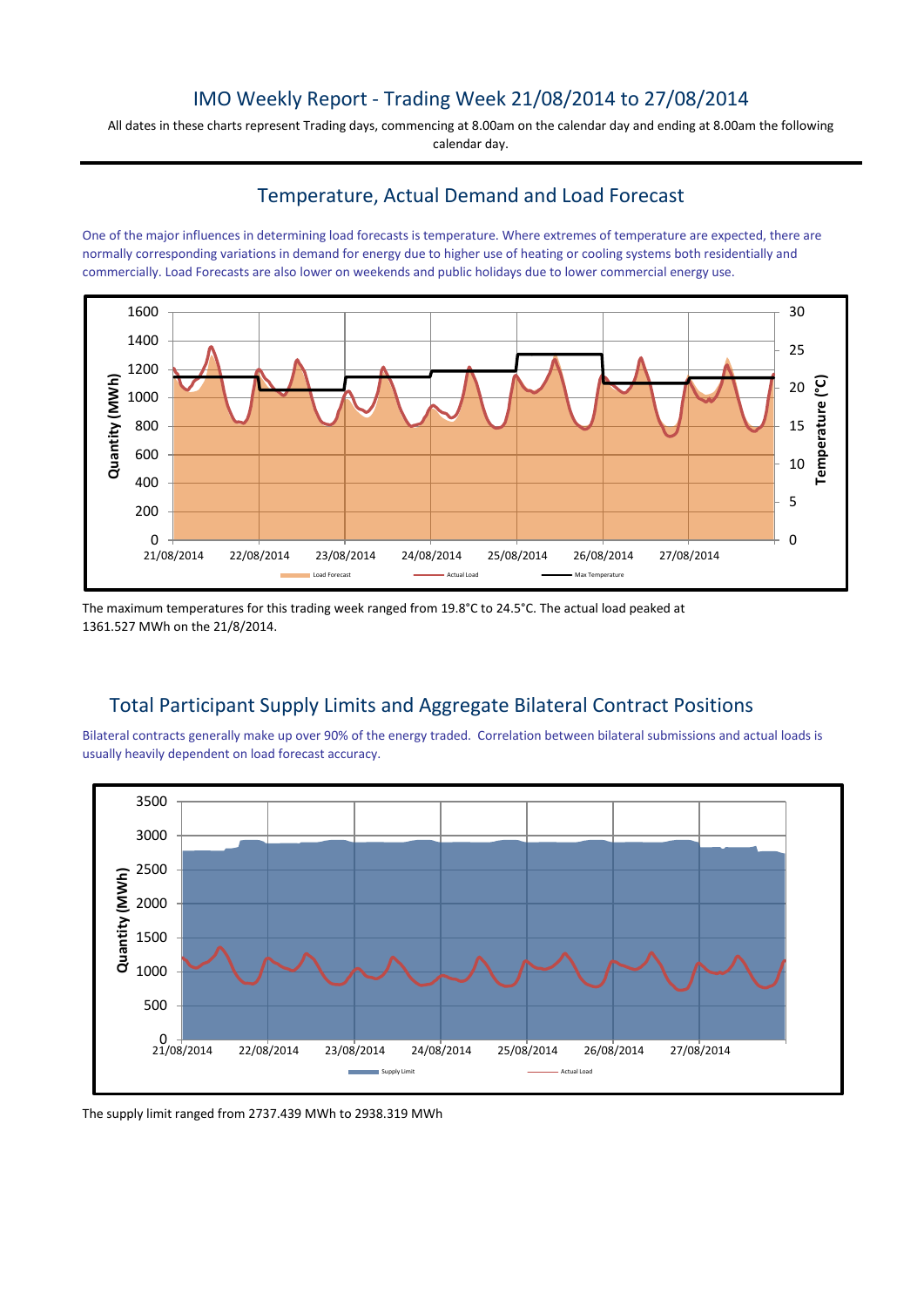#### Net Balancing Market Trades

Bilateral contracts and STEM trading are generally based on the forecast energy requirements of Participants. When the forecast requirements are higher or lower than the actual requirements for a day, this Market energy must be bought and sold in the balancing mechanism. This graph shows the estimated net balancing trades.



The majority of the balancing activity this week occurred within Balancing Demand. The maximum balancing demand for the week reached 142.4 MWh on the 21/8/2014. The maximum balancing supply for the week reached -123.82 MWh on the 27/8/2012.

# Total Traded Energy

This chart represents a comparison between the total net energy that is traded in Bilateral Contracts, the STEM and the balancing mechanism. Balancing Supply represents cases in which the total contract position is greater than the demand and customers must supply energy back to balancing. Balancing Demand represents cases in which the total contract position is less than the demand and customers must purchase energy from balancing.



Total balancing supply equalled -5539.544 MWh whereas total balancing demand equalled 9505.968 MWh. The Total STEM Traded quantity was 14340.323 MWh, with the STEM Clearing Quantity ranging between 31.798 MWh and 106.519 MWh.